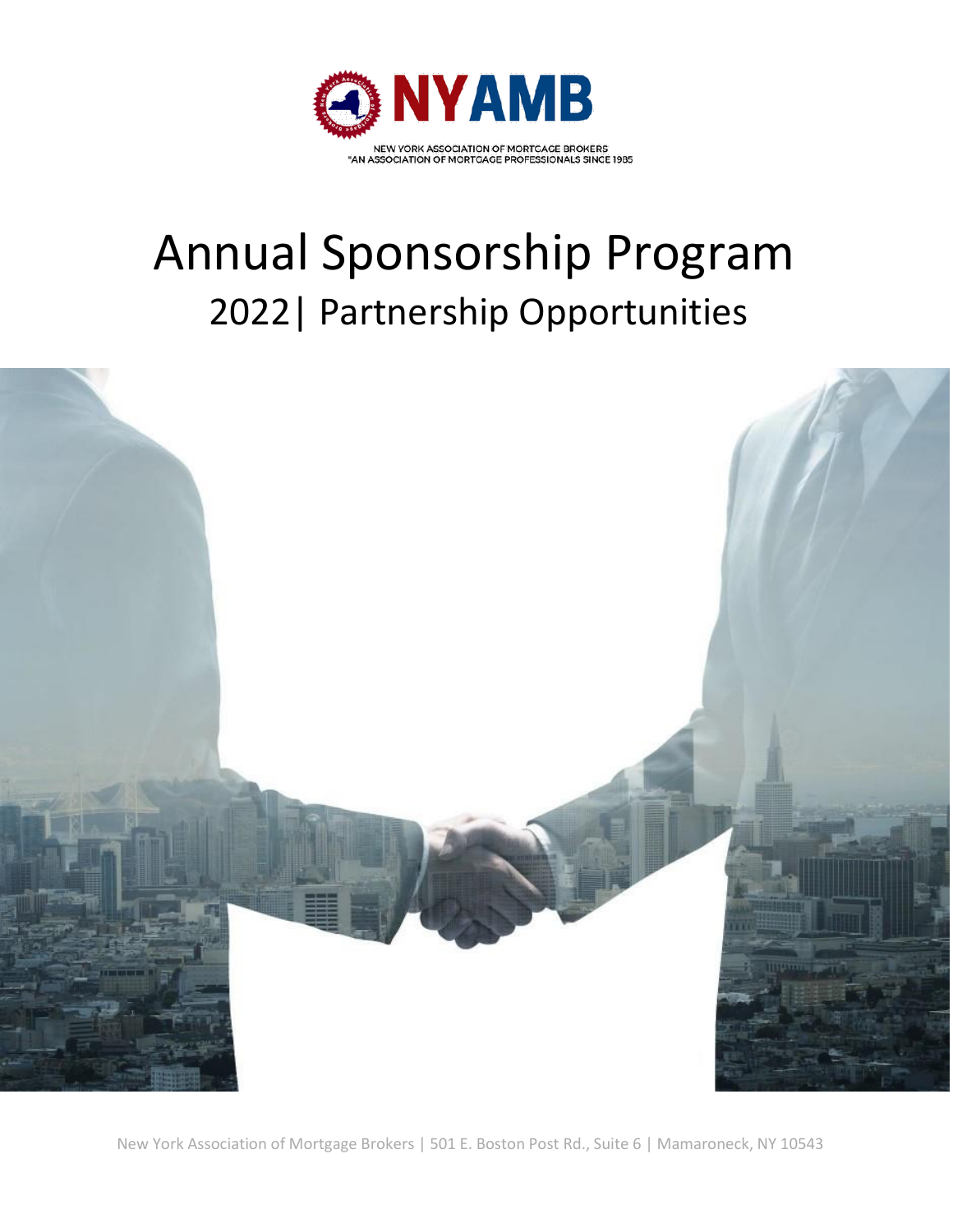## Who We Are

The New York Association of Mortgage Brokers, (NYAMB), is a non-for-profit 501c6 Trade Association, established in 1985 by a group of mortgage professionals, and is recognized as the leader in the wholesale mortgage industry by providing education, representation and communication to mortgage professionals across the state. NYAMB promotes ethical business practices in the spirit of cooperation and healthy competition. We have 4 regional chapters and host multiple events throughout the entire State of New York.

We are comprised of hard-working mortgage professionals who are committed to ensuring a strong wholesale mortgage channel. The real estate market may fluctuate, but one thing that remains the same is our position on industry ethics and standards. The New York Association of Mortgage Brokers is governed by a volunteer board of industry professionals who tirelessly work on behalf of its members through their lobbying efforts both in Albany and on the Hill in Washington, DC. We work with regulatory agencies to ensure the Mortgage Brokers are represented fairly in New York State.

NYAMB is an approved NMLS provider of continuing education and was the first trade group to offer prelicensing as required by the SAFE Act. We educate close to 400 mortgage professionals a year. We host two annual state conferences & tradeshow, monthly webinars, regional events across the state, and provide tools and resources to help our members grow and protect their mortgage broker business model.

## Sponsorship Vision

When you partner with us you are providing exponential relevance and value to thousands of industry professionals. Through print, e-mail, social media, logo placement, digital display, & speaking opportunities, your brand has the tools to educate Mortgage Industry Professionals about your niche product and services not only in New York but across the country.

Put your best foot forward. Visualize this partnership through the eyes of our members, attendees, followers, and readers. This is more than a marketing play. It's about creating experiences that will resonate long after your brand strikes its activation. It's about what your brand does with the opportunities that it has been given. It is about staying one step ahead of your competition. It is about getting in front of the decision makers in the industry…. The Mortgage Broker Owners!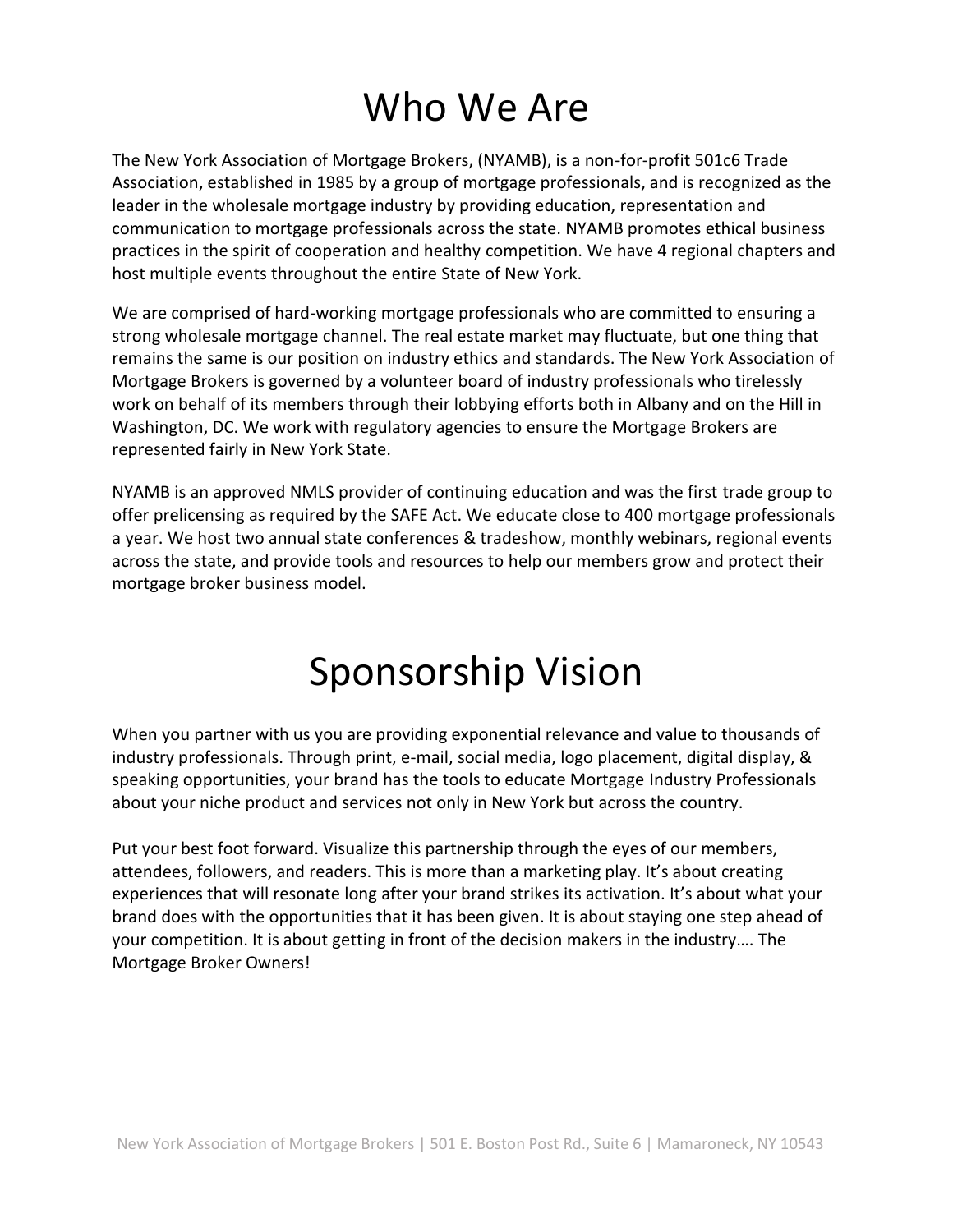## The Packages We Offer

### **\*\*Annual Diamond Double Platinum Plus Sponsorship….\$50,000.00** *(only 1 available)*

Our Diamond Double Platinum Plus Sponsorship is the **highest level** of sponsorship we offer. This sponsorship is an **exclusive** sponsorship and is offered to only one sponsor **(must have been a platinum sponsor for at least one year to take this sponsorship)** This sponsorship covers **ALL** NYAMB events throughout the year and provides multiple speaking opportunities and individual sessions at various events throughout the year.

#### **Your Sponsorship will cover the following NYAMB Events:**

**\****topic and time of all speaking opportunities to be agreed upon both parties in advance*

- Annual Regulatory Conference & Tradeshow *(Spring 2022 Exclusive Speaking opportunity & Panel seat) \**
- *2 Broker Breakfast Roundtable Meeting (Exclusive Breakfast sponsor with speaking opportunity)\**
- Annual Convention & Tradeshow *(Fall 2022 Exclusive Speaking opportunity & Panel seat)\**
- Annual Awards Dinner or Luncheon Sponsor *(Fall 2022)*
- 2 Regional CE Class Lunch Sponsor *(30 min. Exclusive Speaking opportunity)\**
- 1 AML Broker Live Training Class in Lower Hudson *(January 2022 Exclusive Speaking opportunity)\**
- 2 Industry Related Exclusive Webinar/Zoom educational events for NYAMB Broker (Summer/Winter)\*

#### **Additional Benefits of Sponsorship:**

- Double Booth Space at each of our two State Tradeshows (prime location)
- Table Top Space at each of our two State Tradeshows for material display only (registration area)
- Unlimited registrations for your company employees at each of our two State Tradeshows
- Unlimited exhibit hall only passes for your clients at each of our two State Tradeshows
- 10 VIP Broker Tickets to both state tradeshows *(full conference & convention registration)*
- Tabletop space to display materials at the on-site registration are at each of our two State
- 1 Year Corporate Membership with NYAMB with unlimited number of employee memberships
- Display of your company logo & url link on Association's website through 12/31 and on all signage displayed at all events included in the level of sponsorship (in person and virtual display)
- Prominent display of your company logo & url on email blasts, social media posts and marketing of nyamb generic event and industry news.
- Inside Cover Ad (full-page color) in the official publication printed for both state tradeshows (Ad provided by sponsor)
- Digital Ad space on home page of the Association's website *(Ad provided by sponsor)*
- Four (4) Email marketing opportunities to Association's database of over 6500 industry professionals *(content subject to NYAMB approval/marketing write-up and artwork provided by sponsor. Advertisement to go out no more than once per quarter)*
- Company spotlight email blast *(1 in conjunction with each of the 2 state tradeshows marketing.Marketing write up to be provided by sponsor)*
- Annual Recognition Award presented at Association's Annual Industry & Sponsorship Awards Ceremony
- VIP Reserved Seating at all Association in-person events
- Verbal Recognition & personal introduction by President of the Association at all sponsored events included with this level sponsorship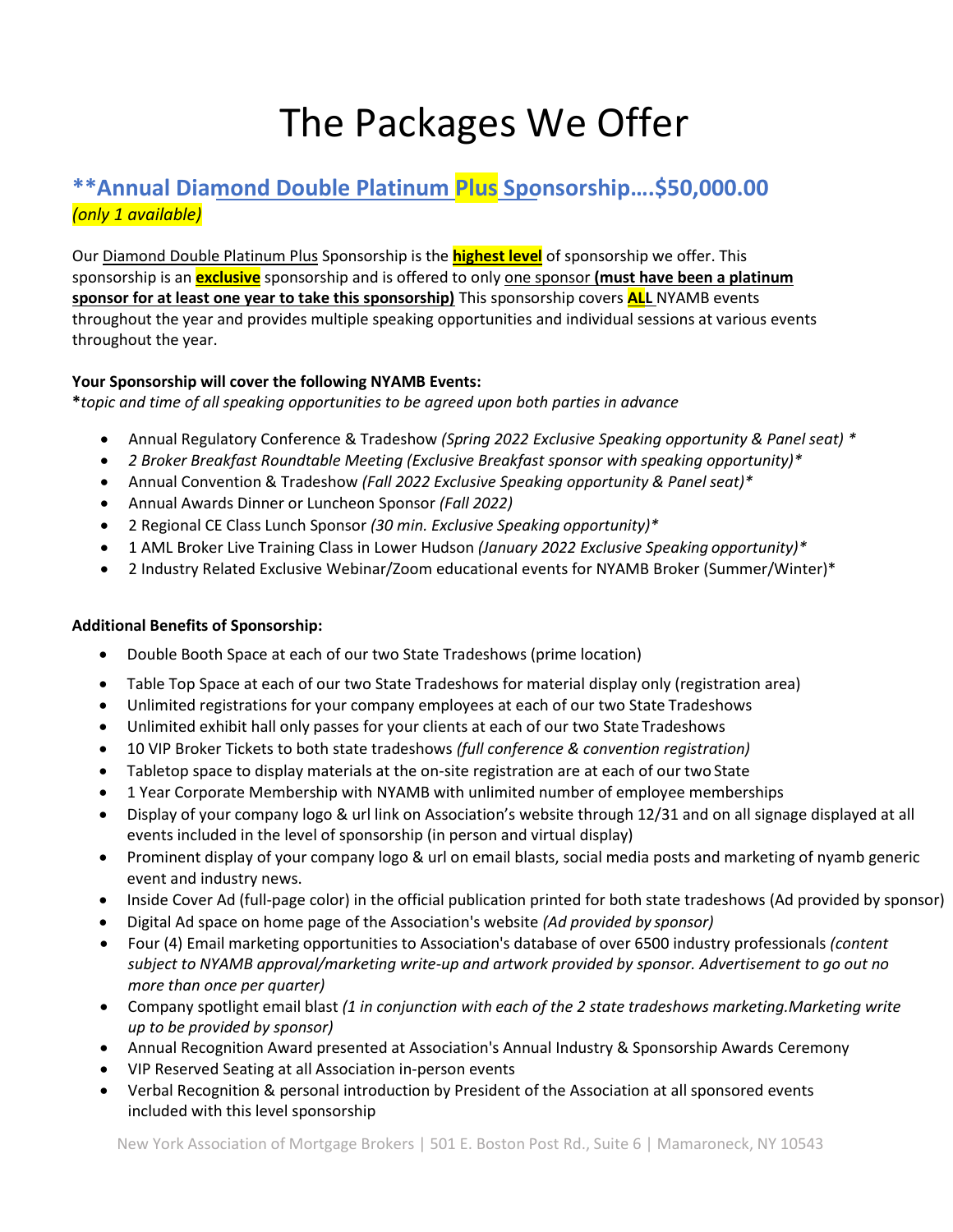- Display of your company pop up banner at all event listed above at prime locations throughout the event
- VIP Introduction by Association's President at each of our two State Tradeshows;
- Display of your Company Logo & URL Link on the Association's website through 12/31 on all signage displayed at all the events listed above, and on all e-marketing correspondence & social media posts (pre/post event marketing);
- Full-page color Ad (inside cover spring/back cover fall) of each of our two State Tradeshow's official program journal and onscreen display;
- ¼ page Ad (print or video block message) sent out once a quarter (artwork/video to be provided by sponsor)
- Color digital Ad on our Website through 12/31; (unlimited updates, *(Ad created by sponsor and subject to pre-approval by NYAMB);*
- Two (2) annual designated email advertisements sent to our email database list of over 6000 industry professionals *(Ad created by sponsor and subject to pre-approval by NYAMB);*
- Two (2) company spotlight e-mails in conjunction with the marketing of each of our 2 State Tradeshows;
- 2 VIP Tables at our Annual Awards Ceremony;
- Recognition Awards presented at our Annual Awards Ceremony;
- Complimentary corporate membership with NYAMB for up to 25 members from your company;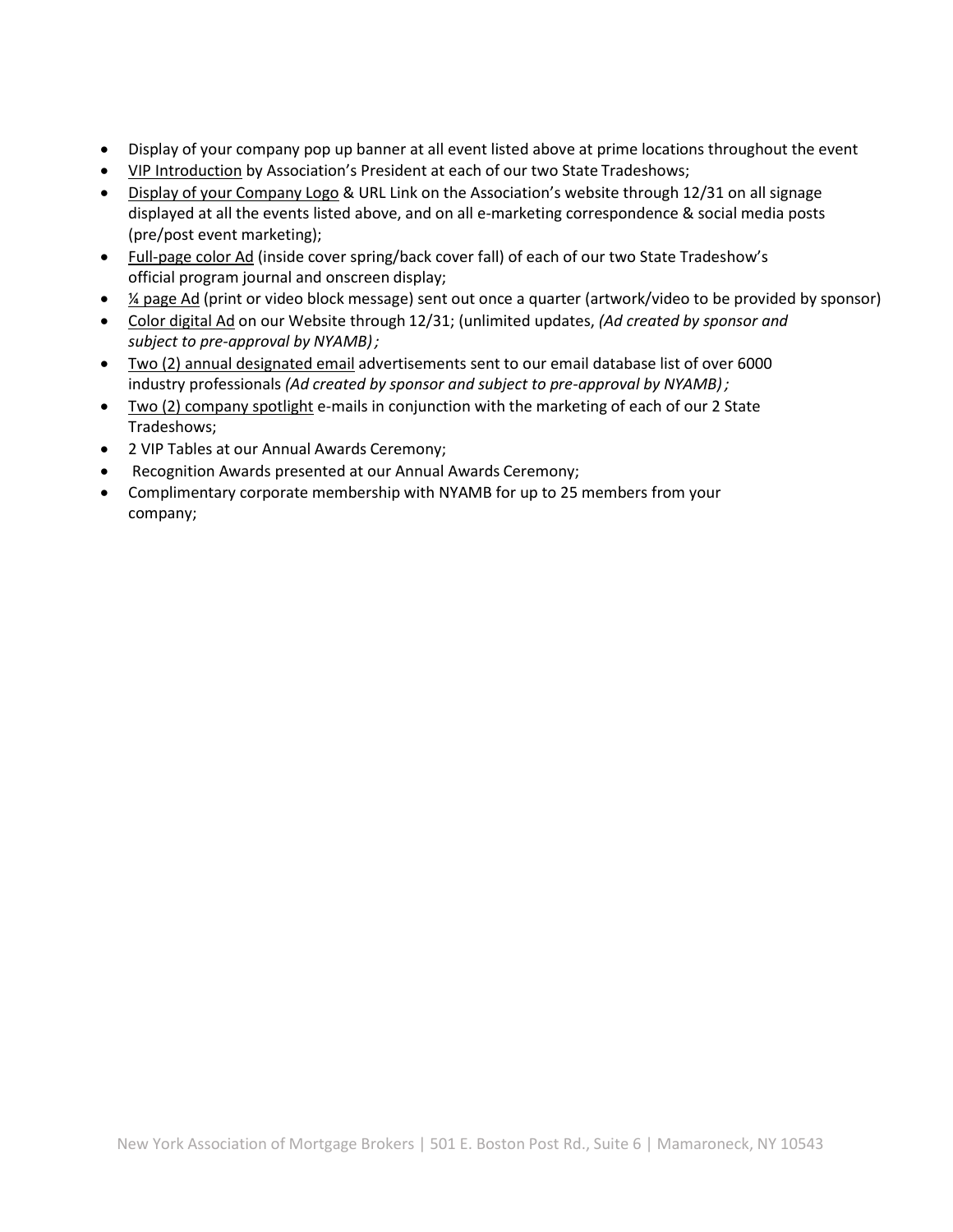## **\*\*Annual Diamond Double Platinum Sponsorship….\$40,000.00**

*(only 2 available)*

Our<u> Diamond Double Platinum S</u>ponsorship is the <mark>2<sup>nd</sup> highest level</mark> of sponsorship we offer. This sponsorship is also the **highest level of sponsorship we offer for "New" sponsors.** This sponsorship covers multiple NYAMB events throughout the year and provides multiple speaking at various events throughout the year.

#### **Your Sponsorship will cover the following NYAMB Events:**

**\****topic and time of all speaking opportunities to be agreed upon both parties in advance*

- Annual Regulatory Conference & Tradeshow *(Spring 2022 Panel seat)\**
- *1 Broker Breakfast Roundtable Meeting (Exclusive Breakfast sponsor with speaking opportunity)\**
- Annual Convention & Tradeshow *(Fall 2022 Exclusive Speaking opportunity & Panel seat)\**
- 1 Regional CE Class Lunch Sponsor *(30 min. Exclusive Speaking opportunity)\**
- 1 Compliance Broker Live Training Class *(1 st quarter of 2022 - Exclusive Speaking opportunity)\**
- 1 Industry Related Exclusive Webinar/Zoom educational events for NYAMB Broker (Summer)\*

#### **Additional Benefits of Sponsorship:**

- One double Booth Spaces at each of our two State Tradeshows (prime location)
- Unlimited registrations for your company employees at each of our two State Tradeshows
- Unlimited exhibit hall only passes for your clients at each of our two State Tradeshows
- 7 VIP Broker Tickets to both state tradeshows *(full conference & convention registration)*
- 1 Year Corporate Membership with NYAMB with 20 complimentary employee memberships
- Display of your company logo & url link on Association's website through 12/31 and on all signage displayed at all events included in the level of sponsorship (in person and virtual display)
- Prominent display of your company logo & url on email blasts, social media posts and marketing of nyamb generic event and industry news.
- Outside Back Cover (full-page color) in the official publication printed for both state tradeshows (Ad provided by sponsor)
- Digital Ad space on home page of the Association's website *(Ad provided by sponsor)*
- Two (2) Email marketing opportunities to Association's database of over 6500 industry professionals *(content subject to NYAMB approval/marketing write-up and artwork provided by sponsor. Advertisement to go out no more than once per quarter)*
- Company spotlight email blast *(1 in conjunction with each of the 2 state tradeshows. Marketing write up to be provided by sponsor)*
- Annual Recognition Award presented at Association's Annual Industry & Sponsorship Awards Ceremony
- VIP Reserved Seating at all Association in-person events
- Verbal Recognition & personal introduction by President of the Association at all sponsored events included with this level sponsorship
- Display of your company pop up banner at all event listed above at prime locations throughout the event
- VIP Introduction by Association's President at each of our two State Tradeshows;
- Display of your Company Logo & URL Link on the Association's website through 12/31 on all signage displayed at all the events listed above, and on all e-marketing correspondence & social media posts (pre/post event marketing);
- Color digital Ad on our Website through 12/31; (unlimited updates, *Ad created by sponsor and subject to pre-approval by NYAMB);*
- One (1) annual designated email advertisements sent to our email database list of over 6000 industry professionals *(Ad created by sponsor and subject to pre-approval by NYAMB);*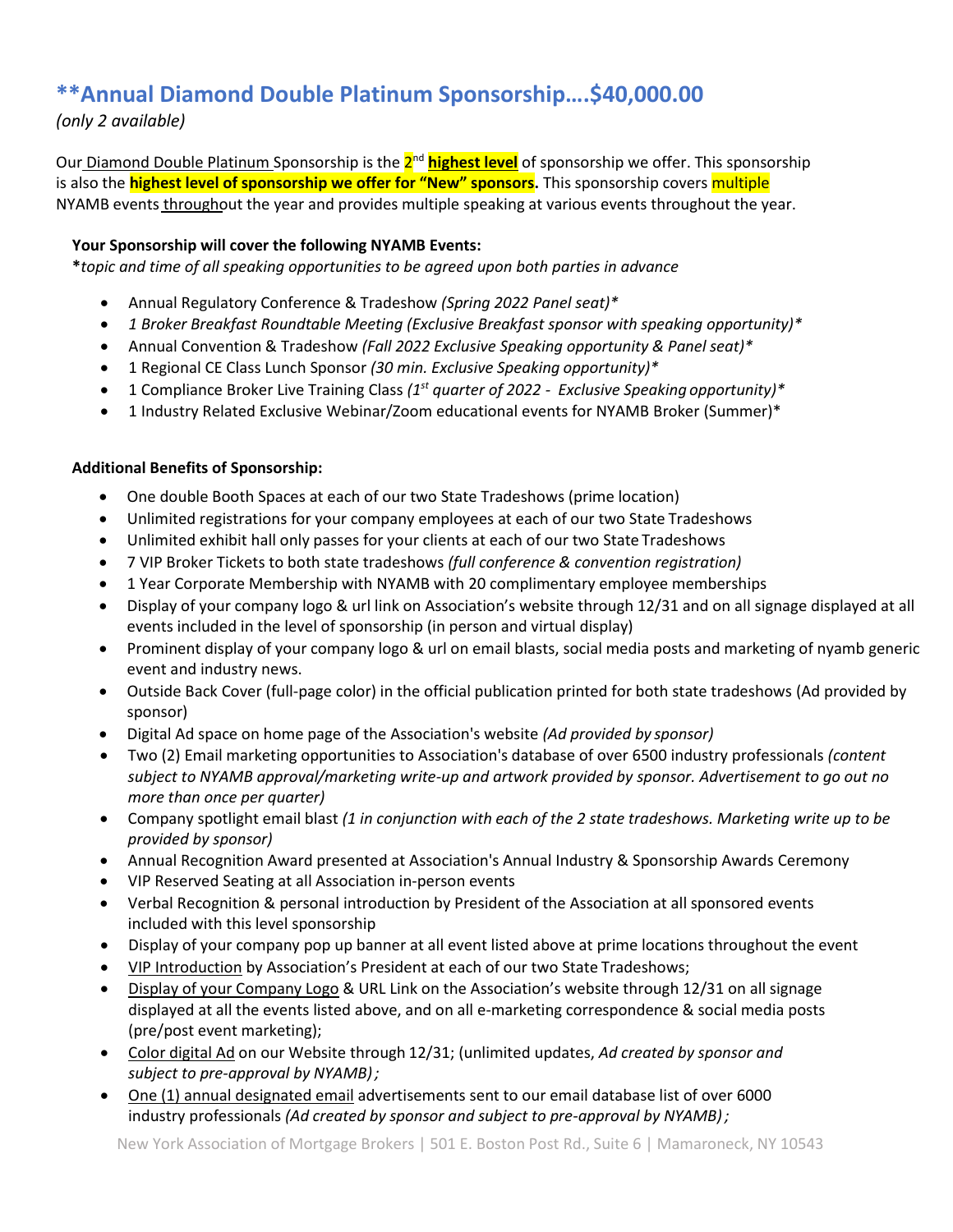- Two (2) company spotlight e-mails in conjunction with the marketing of each of our 2 State Tradeshows;
- 1 VIP Tables at our Annual Awards Ceremony;
- Recognition Awards presented at our Annual Awards Ceremony;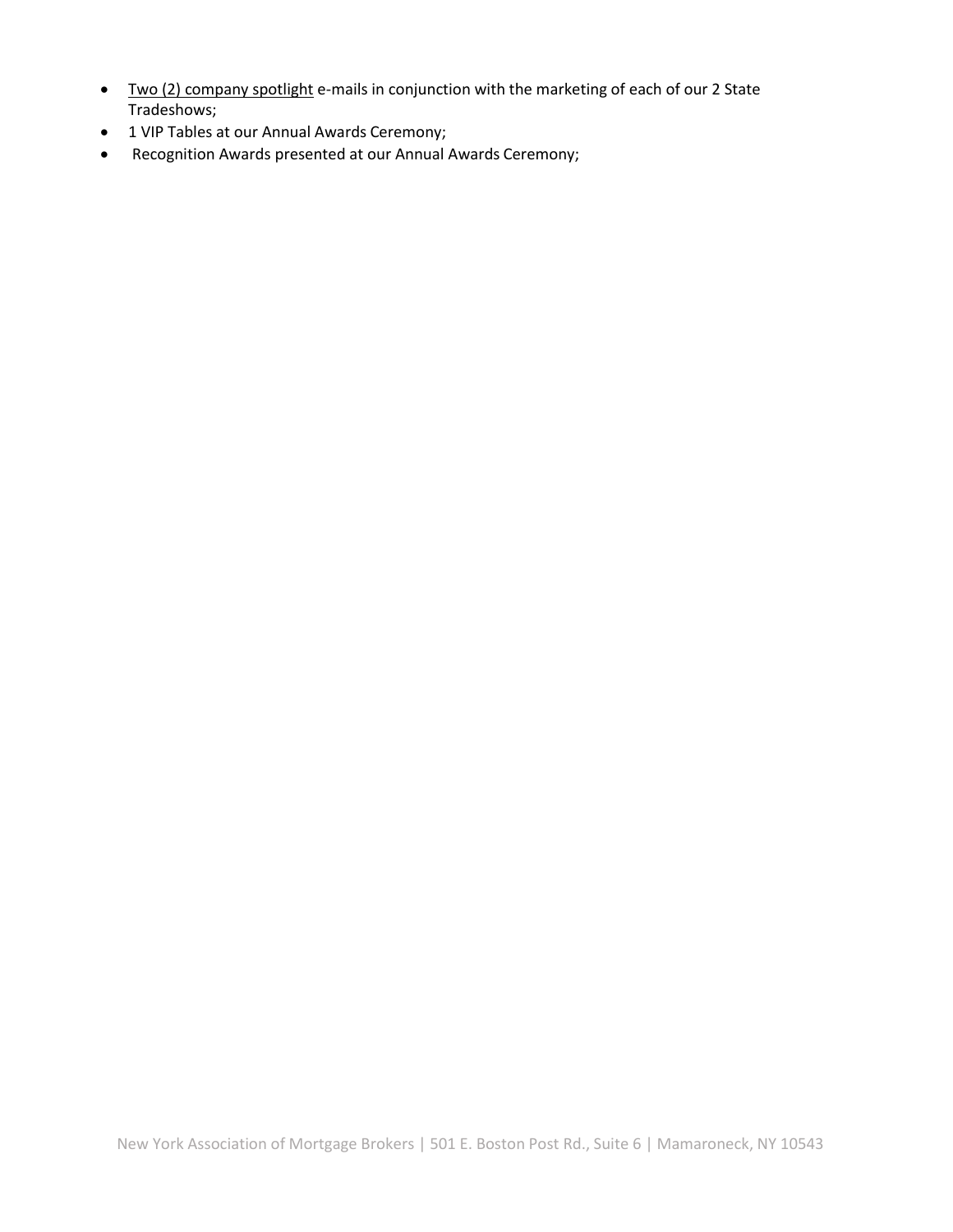## **\*\*Annual Double Platinum Sponsorship….\$25,000.00**

#### *(unlimited)*

A Double Platinum Sponsorship is one of our top levels of sponsorship we offer. This sponsorship covers several NYAMB events throughout the year and provides several speaking opportunities at various events throughout the year.

#### **Your Sponsorship will cover the following NYAMB Events:**

**\****topic and time of all speaking opportunities to be agreed upon both parties in advance*

- Annual Regulatory Conference & Tradeshow *(Spring 2022 Panel seat)\**
- Annual Convention & Tradeshow *(Fall 2022 Panel seat)\**
- 1 Regional CE Class Lunch Sponsor *(30 min. Exclusive Speaking opportunity)\**
- 1 Industry Related Exclusive Webinar/Zoom educational event for NYAMB Brokers (Spring)\*

#### **Additional Benefits of Sponsorship:**

- One 10 x 10 Booth Spaces at each of our two State Tradeshows (prime location)
- Unlimited registrations for your company employees at each of our two State Tradeshows
- Unlimited exhibit hall only passes for your clients at each of our two State Tradeshows
- 3 VIP Broker Tickets to both state tradeshows *(full conference & convention registration)*
- 1 Year Corporate Membership with NYAMB with 5 complimentary employee memberships
- Display of your company logo & url link on Association's website through 12/31 and on all signage displayed at all events included in the level of sponsorship (in person and virtual display)
- Prominent display of your company logo & url on email blasts, social media posts and marketing of nyamb generic event and industry news.
- Inside Back cover (full-page color) in the official publication printed for both state tradeshows (Ad provided by sponsor)
- Digital Ad space on home page of the Association's website *(Ad provided by sponsor)*
- One (1) Email marketing opportunities to Association's database of over 6500 industry professionals *(content subject to NYAMB approval/marketing write-up and artwork provided by sponsor. Advertisement to go out no more than once per quarter)*
- Company spotlight email blast *(1 in conjunction with each of the 2 state tradeshows. Marketing write up to be provided by sponsor)*
- Annual Recognition Award presented at Association's Annual Industry & Sponsorship Awards Ceremony
- VIP Reserved Seating at all Association in-person events
- Verbal Recognition & personal introduction by President of the Association at all sponsored events included with this level sponsorship
- Display of your company pop up banner at all event listed above at prime locations throughout the event
- VIP Introduction by Association's President at each of our two State Tradeshows;
- Display of your Company Logo & URL Link on the Association's website through 12/31 on all signage displayed at all the events listed above, and on all e-marketing correspondence & social media posts (pre/post event marketing);
- Color digital Ad on our Website through 12/31; (1 per quarter/ *Ad created by sponsor and subject to pre-approval by NYAMB);*
- 1 VIP Tables at our Annual Awards Ceremony;
- Recognition Awards presented at our Annual Awards Ceremony;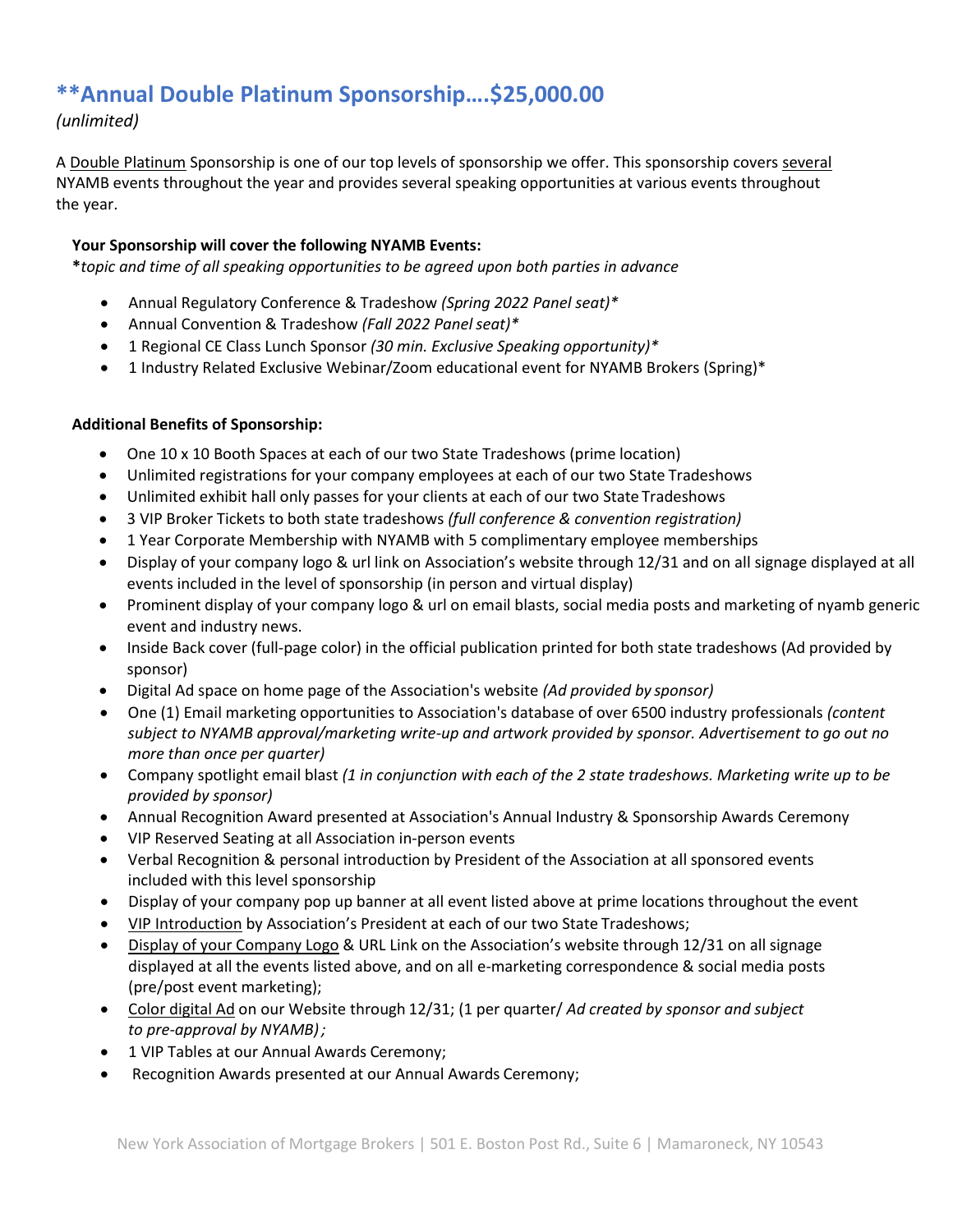## **\*\*Annual Platinum Sponsorship….\$10,000.00**

#### *(unlimited)*

As a platinum sponsor you will be recognized as one of our top industry partners throughout the year. This sponsorship covers VIP status at each of two State Tradeshows and provides you with a secured speaking spot on a panel session at each of two State Tradeshows.

#### **Your Sponsorship will cover the following NYAMB Events:**

**\****topic and time of all speaking opportunities to be agreed upon both parties in advance*

- Annual Regulatory Conference & Tradeshow *(Spring 2022 Panel seat)\**
- Annual Convention & Tradeshow *(Fall 2022 Panel seat)\**

#### **Your Sponsorship will provide the following benefits:**

- One (1) 8x10 Booth Space at each of our two State Tradeshows (prime location)
- 10 registrations for your company employees at each of our two State Tradeshows
- 25 exhibit hall only passes for your clients at each of our two State Tradeshows
- Display of your company pop up banner at each of the two State Tradeshows
- Display of your Company Logo & URL Link on the Association's website through 12/31 on all signage displayed at all the events listed above, and on all e-marketing correspondence & social media posts (pre/post event marketing);
- Full-page color Ad at each of our two State Tradeshow's official program journal and onscreen display;
- Color digital Ad on our Website through 12/31;
- VIP seating at our Annual Awards Ceremony;
- 1 Recognition Awards presented at our Annual Awards Ceremony;
- Complimentary corporate membership with NYAMB for up to 5 members from your company;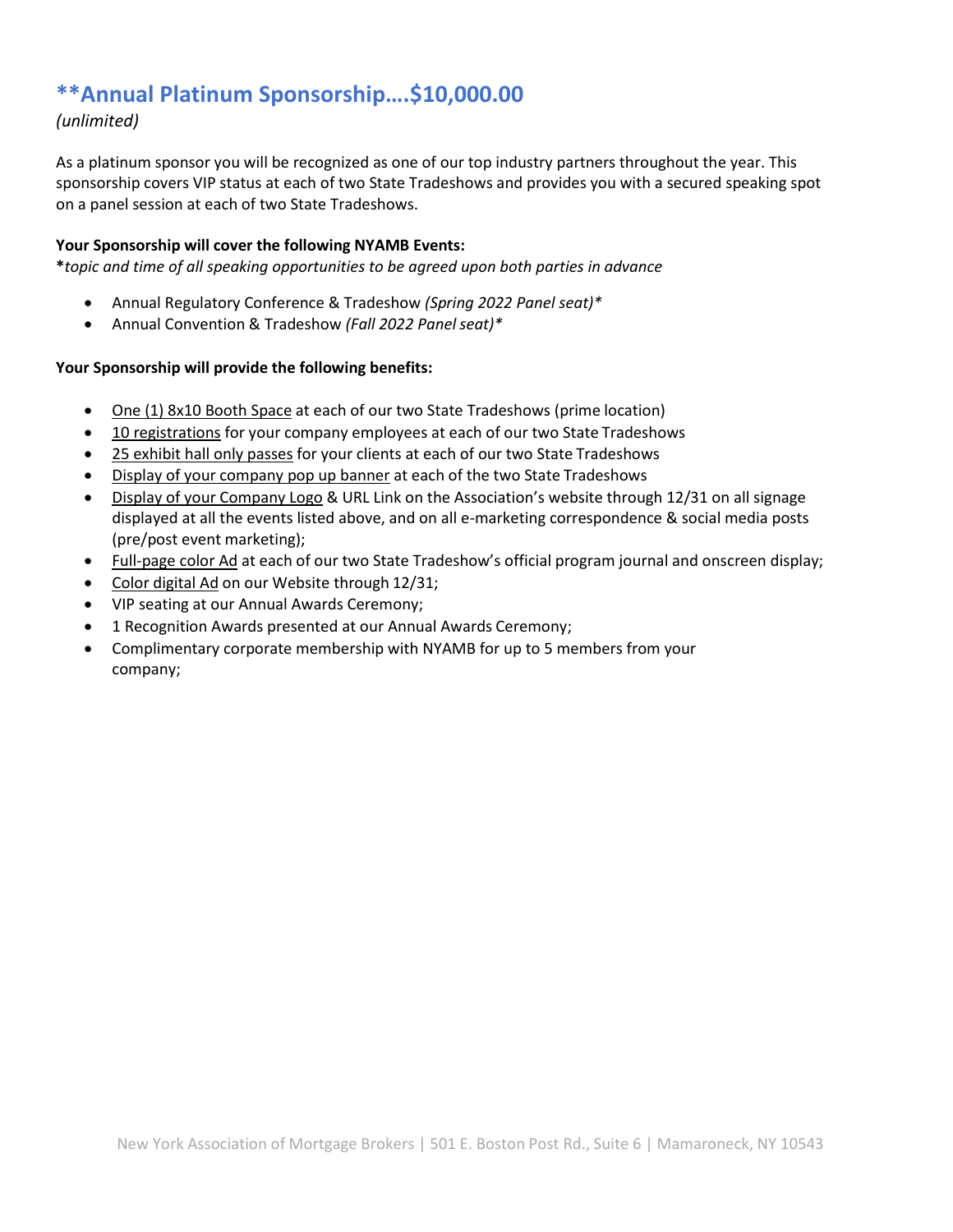## **\*\* Annual Gold Sponsorship….\$8,500.00**

#### *(unlimited)*

As a gold sponsor you will be recognized as one of our top industry partners throughout the year. This sponsorship covers VIP status at each of two State Tradeshow and provides you with a secured speaking spot on one panel session at one of our two State Tradeshows (Fall)

#### **Your Sponsorship will cover the following NYAMB Events:**

- Annual Regulatory Conference & Tradeshow (Spring);
- Annual Convention & Tradeshow (Fall);

#### **Your Sponsorship will provide the following benefits:**

- One (1) 8 x 10 Booth Space at each of our two State Tradeshows (prime location)
- 12 registrations for your company employees at each of our two State Tradeshows
- 15 exhibit hall only passes for your clients at each of our two State Tradeshows
- Display of your Company Logo & URL Link on the Association's website through 12/31 on all signage displayed at all the events listed above, and on all e-marketing correspondence & social media posts (pre/post event marketing);
- Half-page color Ad at each of our two State Tradeshow's official program journal and onscreen display;
- Color digital Ad on our Website through 12/31;
- VIP seating at our Annual Awards Ceremony;
- 1 Recognition Awards presented at our Annual Awards Ceremony;
- Complimentary corporate membership with NYAMB for up to 3 members from your company;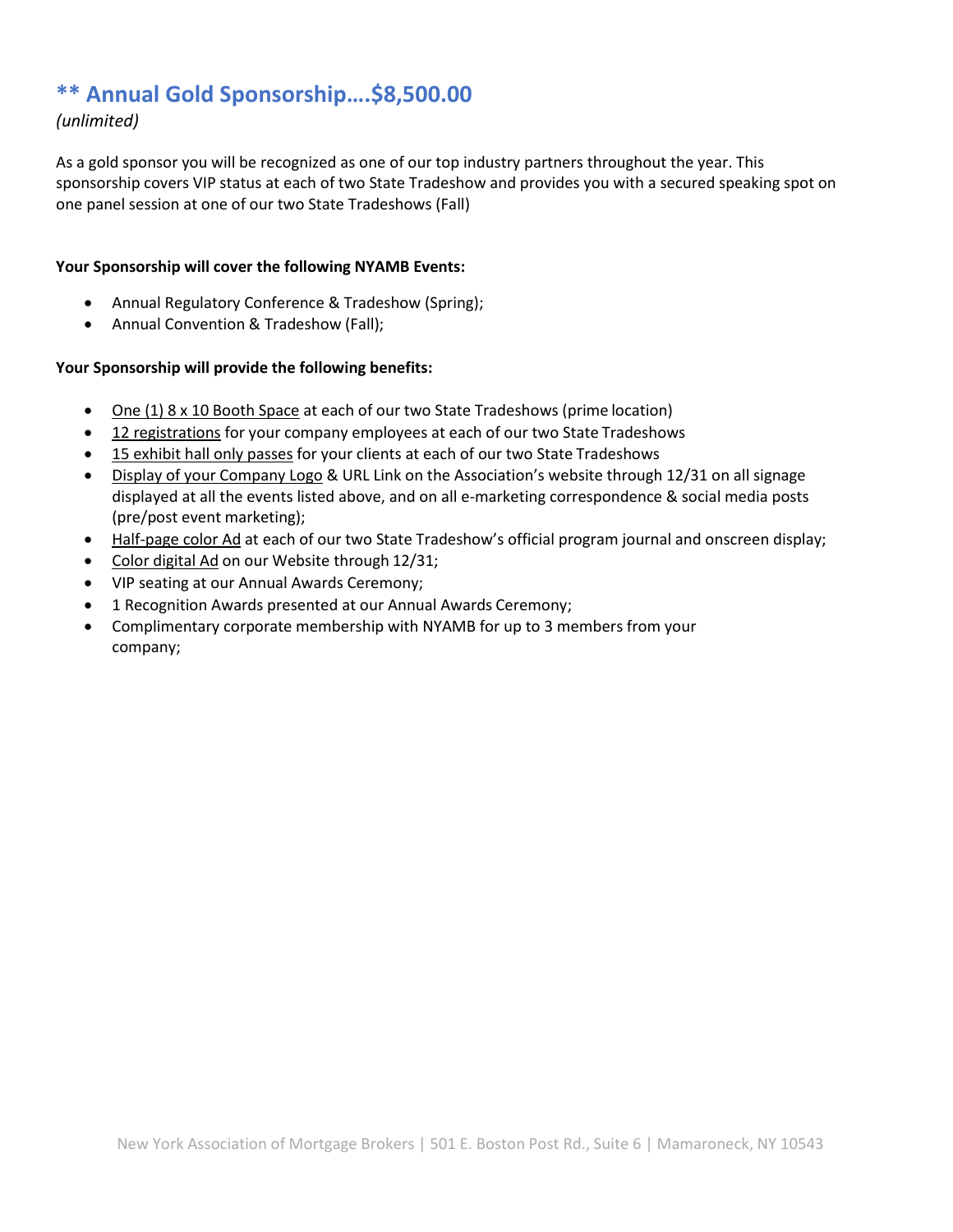## **\*\* Annual Silver Sponsorship….\$5,500.00**

#### *(unlimited)*

As a silver sponsor you will be recognized as one of our top industry partners throughout the year. This sponsorship covers VIP status at each of two State Tradeshow.

#### **Your Sponsorship will cover the following NYAMB Events:**

- Annual Regulatory Conference & Tradeshow (Spring);
- Annual Convention & Tradeshow (Fall);

#### **Your Sponsorship will provide the following benefits:**

- One (1) 8 x 10 Booth Space at our Annual Regulatory Conference & Tradeshow (Spring)
- 50% off Booth Space (8x10) at our Annual Convention & Tradeshow (Fall)
- 5 full registrations for all company employees at each of our two State Tradeshows
- 5 exhibit hall only passes for your clients at each of our two State Tradeshows
- Display of your Company Logo & URL Link on the Association's website through 12/31 on all signage displayed at all the events listed above, and on all e-marketing correspondence & social media posts (pre/post event marketing);
- $\frac{1}{2}$  page color Ad at each of our two State Tradeshow's official program journal and onscreen display;
- VIP seating at our Annual Awards Ceremony;
- 1 Recognition Award presented at our our Annual Awards Ceremony
- Complimentary 1 year corporate membership for 2 people